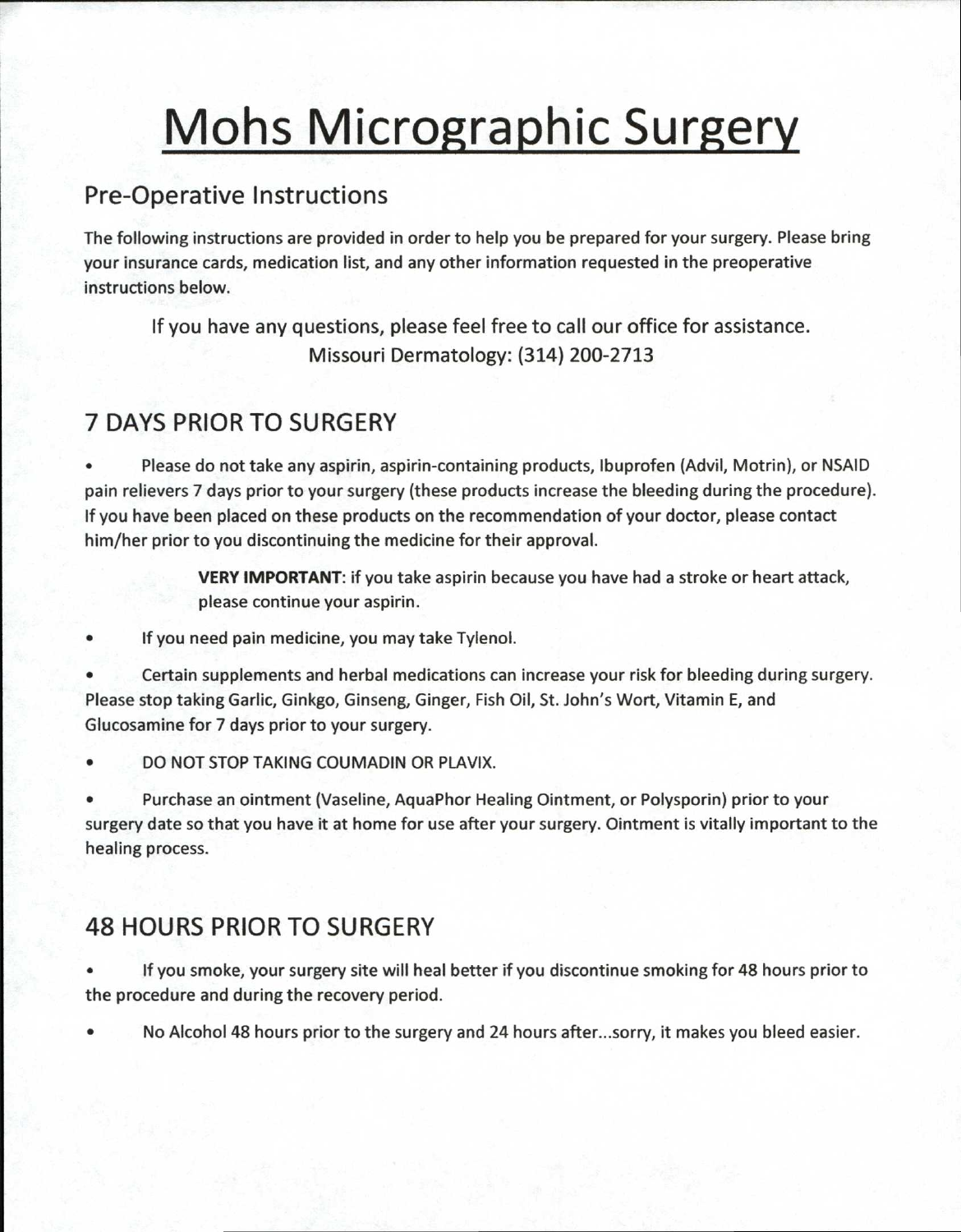## DAY OF SURGERY

Please arrive 15 minutes prior to your scheduled surgery time.

You do **not** have to fast prior to surgery. Please enjoy a normal breakfast or lunch before coming to the office. Since the procedure is likely to take a number of hours, it is a good idea to bring a snack. Also, bring any ongoing medications you may need to take during your time at the office.

• We recommend a shower the evening or morning before surgery and freshly laundered clothes to help reduce the chance of getting an infection. Wear a dark colored shirt that buttons up in the front and comfortable non-constrictive pants; white is a bad color for surgery.

If you tend to get cold easily, bring an extra jacket.

• Please cancel all activities for the day of surgery and possibly longer. You will receive postoperative instructions about how to care for your surgery site before you leave our office.

• Please let us know if you have a pacemaker or intracardiac defibrillator.

• A container for contact lenses or dentures should be brought if the surgical site is around your eyes or mouth.

• On the day of your surgery, you should be accompanied by a family member or friend. We ask that you limit it to two people due to the limited space in our waiting room.

• There will be a bandage in place until the morning after surgery. If your surgery site is near your eye, we recommend you arrange for someone to drive you home as the bandage may obscure your vision.

• The duration of your visit will depend on the extent and complexity of your skin cancer. For early morning appointments, we ask that you plan to be at our office until approximately lunchtime. For late morning appointments, we ask that you plan to be in our office through the early afternoon. However, this does not mean that you will be in surgery the entire time. After surgical removal, we process the tissue in the lab, which takes at least one hour. At that time the tissue will be analyzed, and if the margins show no remaining cancer, the necessary means to repair the area will take place. However, if the tissue shows cancer extending through the margin, a second layer will be taken to be analyzed. This process takes place repeatedly until all the margins are cleared. This method is performed to assure that all the cancer cells are removed, so there is less chance of any recurrence

Please give 48 hours' notice for change in time of surgery.

• For 3 days after surgery avoid taking the medications/supplements that you stopped prior to surgery. These include Ibuprofen (Advil, Motrin), NSAID pain relievers, Vitamin E, Ginko, Garlic, Ginseng, Glucosamine, Fish Oil and St. Johns Wort. However, as noted above, if your doctor prescribed aspirin for you because of a stroke or heart attack, continue taking it.